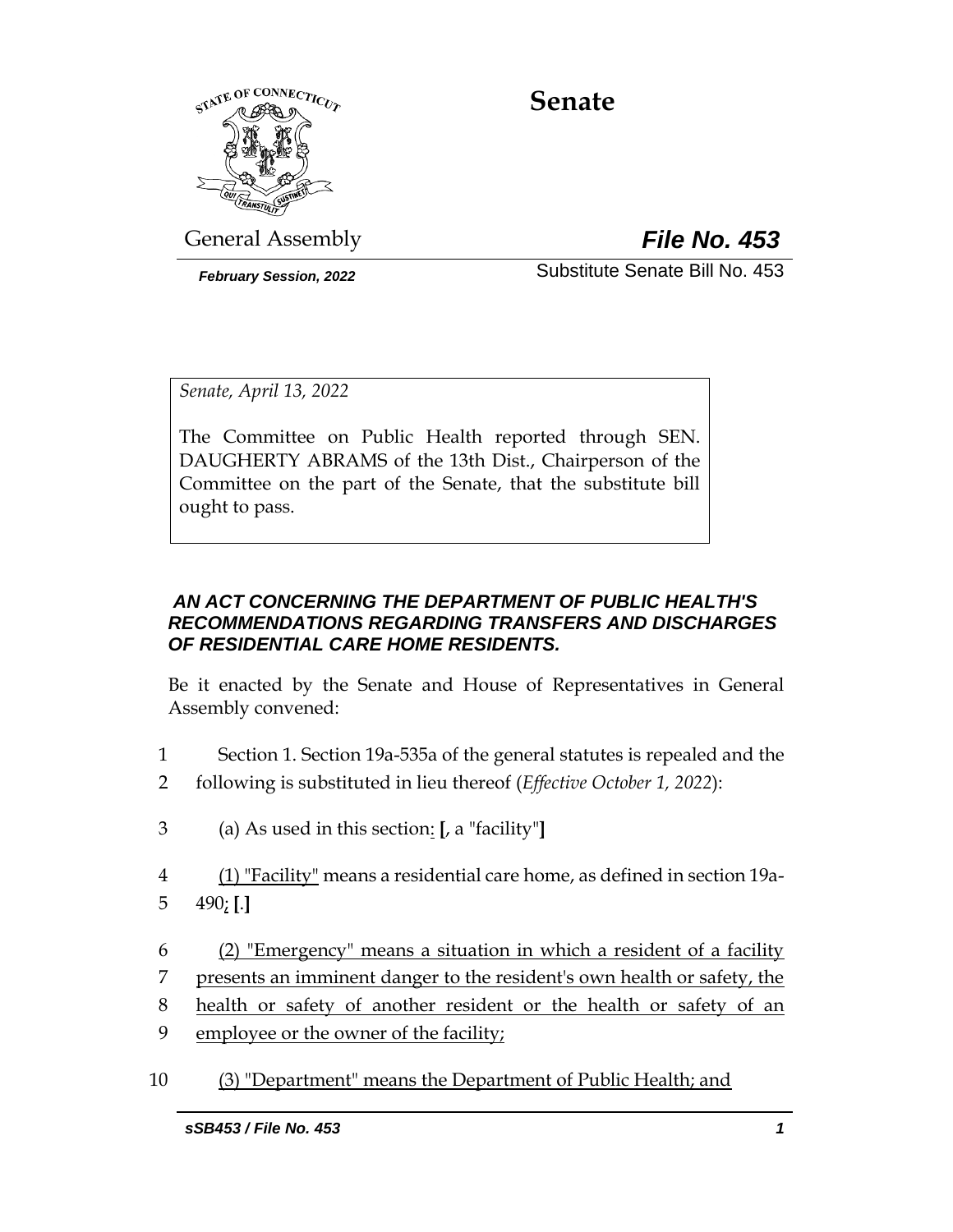## (4) "Commissioner" means the Commissioner of Public Health, or the commissioner's designee.

 (b) A facility shall not transfer or discharge a resident from the facility unless (1) the transfer or discharge is necessary to meet the resident's welfare and the resident's welfare cannot be met in the facility, (2) the transfer or discharge is appropriate because the resident's health has improved sufficiently so the resident no longer needs the services provided by the facility, (3) the health or safety of individuals in the facility is endangered, (4) the resident has failed, after reasonable and appropriate notice, to pay for a stay or a requested service **[**,**]** at the facility, or (5) the facility ceases to operate. In the case of an involuntary 22 transfer or discharge, the facility shall provide written notice to the resident and, if known, **[**his**]** the resident's legally liable relative, guardian or conservator **[**shall be given a thirty-day written notification which includes**]** not less than thirty days prior to the proposed transfer or discharge date, except when the facility has requested an immediate transfer or discharge in accordance with subsection (e) of this section. Such notice shall include the reason for the transfer or discharge, **[**and notice of**]** the effective date of the transfer or discharge, the right of the resident to appeal a transfer or discharge by the facility pursuant to subsection (d) of this section and the resident's right to represent himself or herself or be represented by legal counsel. Such notice shall be in a form and manner prescribed by the commissioner, as modified from time to time, and shall include the name, mailing address and telephone 35 number of the State Long-Term Care Ombudsman and be sent by facsimile or electronic communication to the Office of the Long-Term Care Ombudsman on the same day as the notice is given to the resident. If the facility knows the resident has, or the facility alleges that the resident has, a mental illness or an intellectual disability, the notice shall also include the name, mailing address and telephone number of the entity designated by the Governor in accordance with section 46a-10b to serve as the Connecticut protection and advocacy system. No resident shall be involuntarily transferred or discharged from a facility if such transfer or discharge presents imminent danger of death to the resident.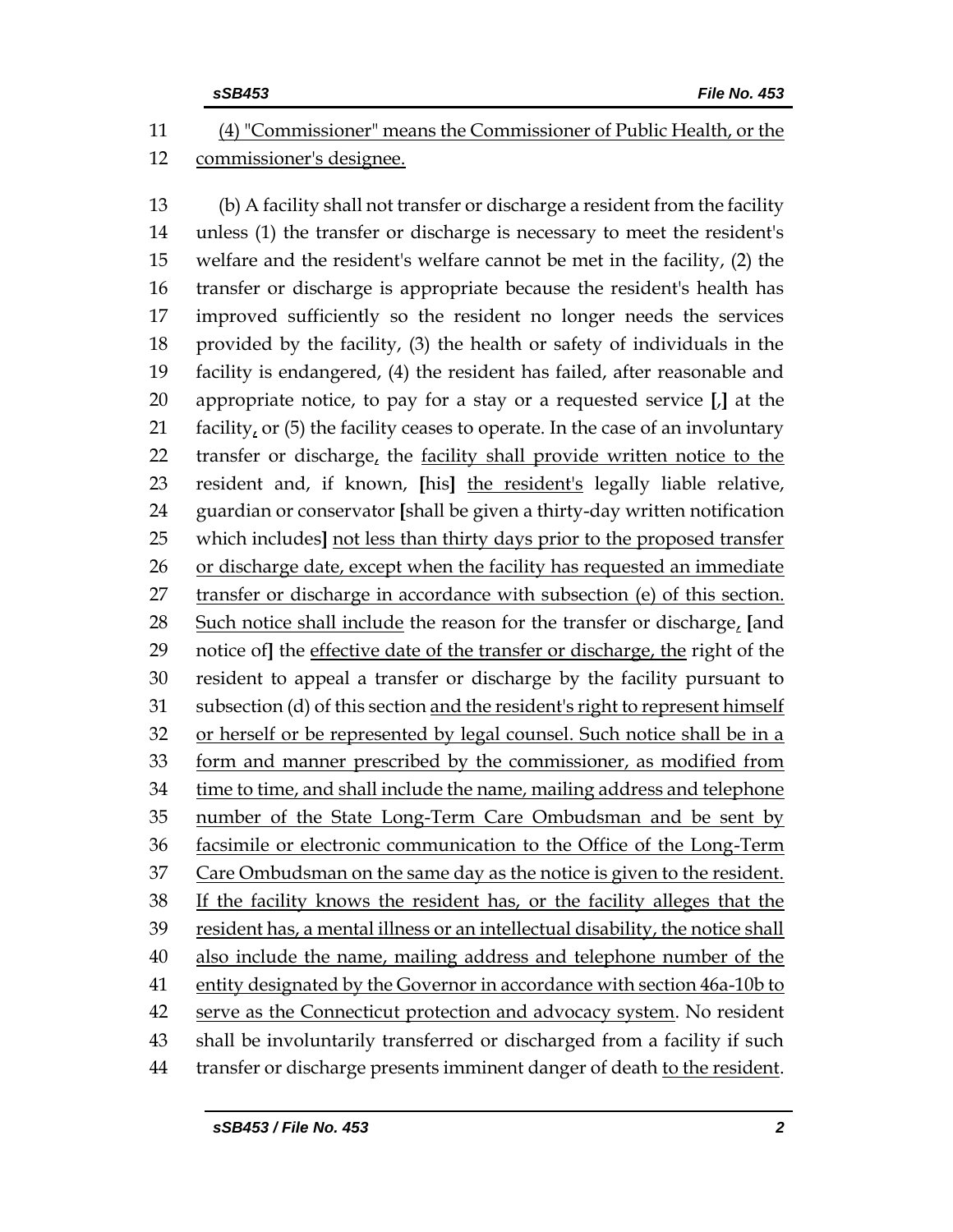(c) The facility shall be responsible for assisting the resident in finding **[**appropriate placement**]** an alternative residence. A discharge plan, prepared by the facility, **[**which indicates**]** in a form and manner prescribed by the commissioner, as modified from time to time, shall include the resident's individual needs and shall **[**accompany the patient**]** be submitted to the resident not later than seven days after the notice of transfer or discharge is issued to the resident. The facility shall submit the discharge plan to the commissioner at or before the hearing held pursuant to subsection (d) of this section.

 (d) (1) **[**For transfers or discharges effected on or after October 1, 1989, a**]** A resident or **[**his**]** the resident's legally liable relative, guardian or conservator who has been notified by a facility, pursuant to subsection (b) of this section, that **[**he**]** the resident will be transferred or discharged from the facility may appeal such transfer or discharge to the Commissioner of Public Health by filing a request for a hearing with the commissioner **[**within**]** not later than ten days **[**of**]** after the receipt of such notice. Upon receipt of any such request, the commissioner **[**or his designee**]** shall hold a hearing to determine whether the transfer or discharge is being effected in accordance with this section. Such a hearing shall be held **[**within**]** not later than seven business days **[**of**]** after the receipt of such request. **[**and a determination made by the**]** The commissioner **[**or his designee within**]** shall issue a decision not later than twenty days **[**of the termination of**]** after the closing of the hearing record. The hearing shall be conducted in accordance with chapter 54.

 **[**(2) In an emergency the facility may request that the commissioner make a determination as to the need for an immediate transfer or discharge of a resident. Before making such a determination, the commissioner shall notify the resident and, if known, his legally liable relative, guardian or conservator. The commissioner shall issue such a determination no later than seven days after receipt of the request for such determination. If, as a result of such a request, the commissioner or his designee determines that a failure to effect an immediate transfer or discharge would endanger the health, safety or welfare of the resident or other residents, the commissioner or his designee shall order the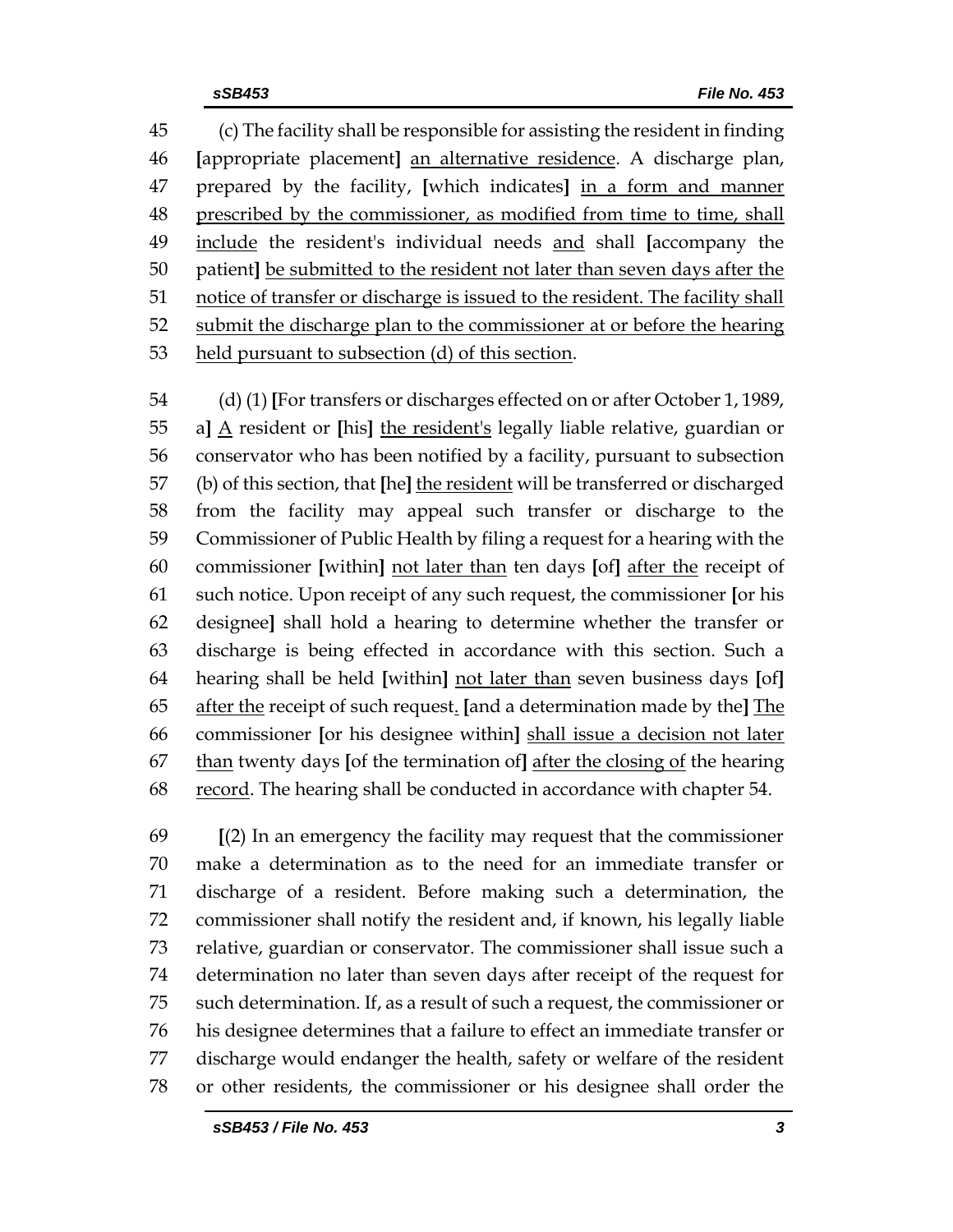immediate transfer or discharge of the resident from the facility. A hearing shall be held in accordance with the requirements of subdivision (1) of this subsection within seven business days of the issuance of any determination issued pursuant to this subdivision.

 (3) Any involuntary transfer or discharge shall be stayed pending a determination by the commissioner or his designee. Notwithstanding any provision of the general statutes, the determination of the commissioner or his designee after a hearing shall be final and binding upon all parties and not subject to any further appeal.**]**

 (2) Any involuntary transfer or discharge that is appealed under this subsection shall be stayed pending a final determination by the commissioner.

 (3) The commissioner shall send a copy of the decision regarding a transfer or discharge to the facility, the resident and the resident's legal guardian, conservator or other authorized representative, if known, or the resident's legally liable relative or other responsible party, and the State Long-Term Care Ombudsman.

 (e) (1) In the case of an emergency, the facility may request that the commissioner make a determination as to the need for an immediate transfer or discharge of a resident by submitting a sworn affidavit attesting to the basis for the emergency transfer or discharge. The facility shall provide a copy of the request for an immediate transfer or discharge and the notice described in subsection (b) of this section to the resident. After receipt of such request, the commissioner may issue an 103 order for the immediate temporary transfer or discharge of the resident from the facility. The temporary order shall remain in place until a final decision is issued by the commissioner, unless earlier rescinded. The commissioner shall issue the determination as to the need for an immediate transfer or discharge of a resident not later than seven days after receipt of the request from the facility. A hearing shall be held not later than seven business days after the date on which a determination is issued pursuant to this section. The commissioner shall issue a decision not later than twenty days after the date on which the hearing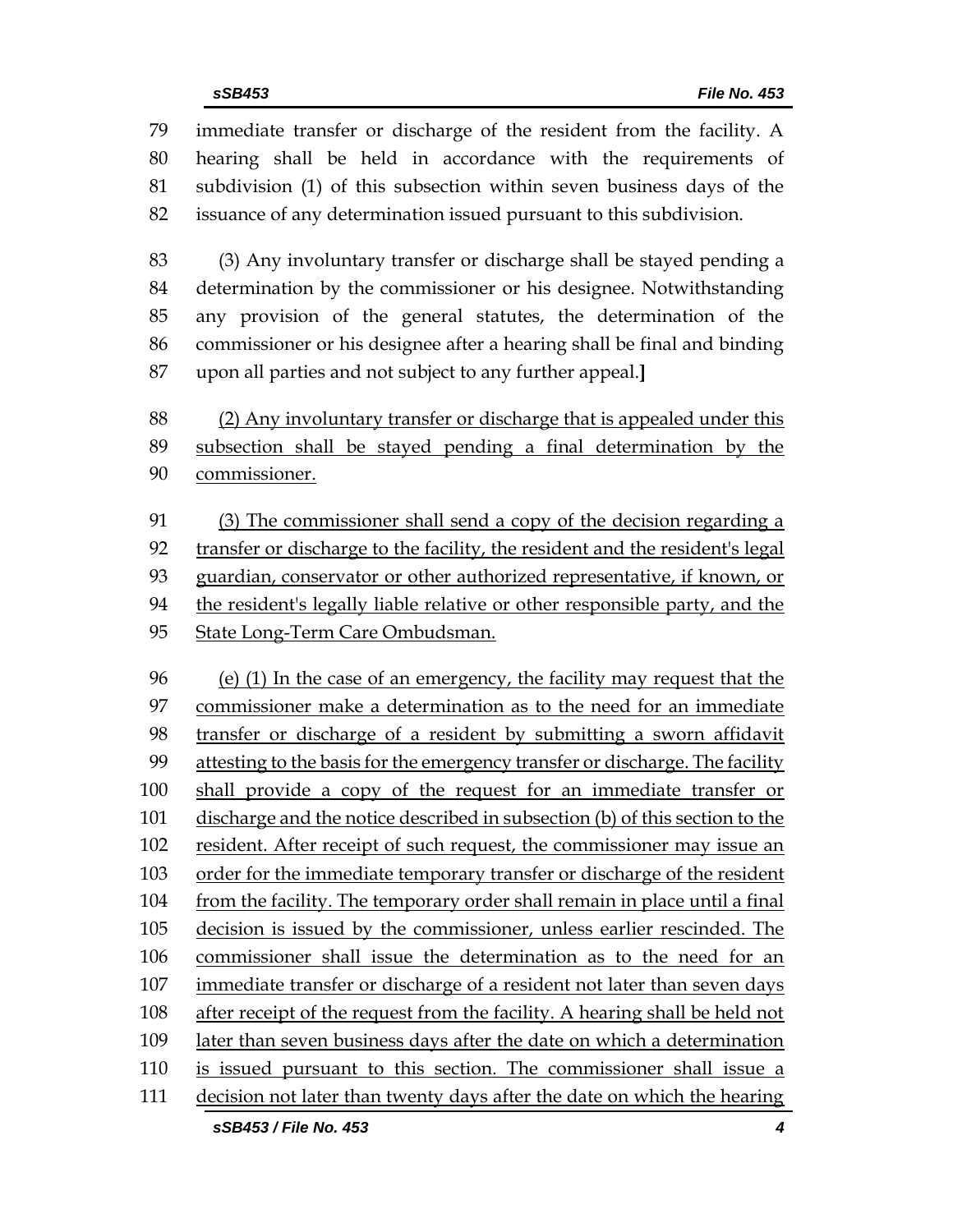| sSB453                                                                       |                                                                        |       | <b>File No. 453</b> |
|------------------------------------------------------------------------------|------------------------------------------------------------------------|-------|---------------------|
| record is closed. The hearing shall be conducted in accordance with the      |                                                                        |       |                     |
| provisions of chapter 54.                                                    |                                                                        |       |                     |
|                                                                              | (2) The commissioner shall send a copy of the decision regarding an    |       |                     |
| emergency transfer or discharge to the facility, the resident and the        |                                                                        |       |                     |
| resident's                                                                   | legal guardian, conservator or                                         | other | authorized          |
| representative, if known, or the resident's legally liable relative or other |                                                                        |       |                     |
| responsible party and the State Long-Term Care Ombudsman.                    |                                                                        |       |                     |
|                                                                              |                                                                        |       |                     |
|                                                                              | (3) If the commissioner determines, based upon the request, that an    |       |                     |
| emergency does not exist, the commissioner shall proceed with a              |                                                                        |       |                     |
| hearing in accordance with the provisions of subsection (d) of this          |                                                                        |       |                     |
| section.                                                                     |                                                                        |       |                     |
|                                                                              | (f) A facility or resident who is aggrieved by a final decision of the |       |                     |
| commissioner may appeal to the Superior Court in accordance with the         |                                                                        |       |                     |
| provisions of chapter 54. Pursuant to subsection (f) of section 4-183, the   |                                                                        |       |                     |
| filing of an appeal to the Superior Court shall not, of itself, stay         |                                                                        |       |                     |
| enforcement of an agency decision. The Superior Court shall consider         |                                                                        |       |                     |
| an appeal from a decision of the commissioner pursuant to this section       |                                                                        |       |                     |
| as a privileged case in order to dispose of the case with the least possible |                                                                        |       |                     |
| delay.                                                                       |                                                                        |       |                     |
|                                                                              |                                                                        |       |                     |
| This act shall take effect as follows and shall amend the following          |                                                                        |       |                     |

| sections: |                 |              |
|-----------|-----------------|--------------|
| Section 1 | October 1, 2022 | $19a - 535a$ |

## *Statement of Legislative Commissioners:*

In Subsection (e)(1), "The facility shall provide a copy of the request for an immediate transfer or discharge to the resident and the notice described in subsection (b) of this section." was changed to "The facility shall provide a copy of the request for an immediate transfer or discharge and the notice described in subsection (b) of this section to the resident." for clarity.

*PH Joint Favorable Subst. -LCO*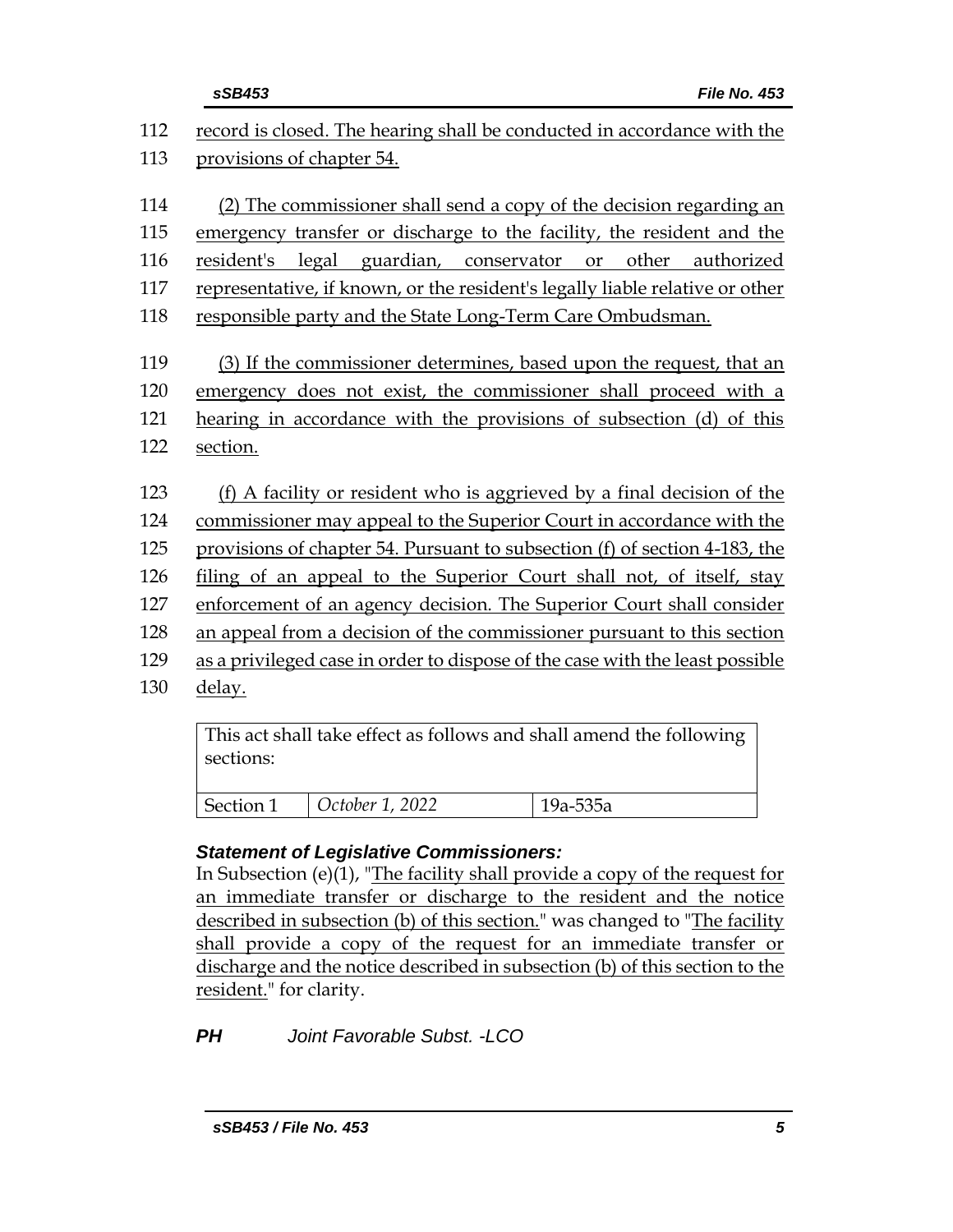*The following Fiscal Impact Statement and Bill Analysis are prepared for the benefit of the members of the General Assembly, solely for purposes of information, summarization and explanation and do not represent the intent of the General Assembly or either chamber thereof for any purpose. In general,*  fiscal impacts are based upon a variety of informational sources, including the analyst's professional *knowledge. Whenever applicable, agency data is consulted as part of the analysis, however final products do not necessarily reflect an assessment from any specific department.*

#### *OFA Fiscal Note*

*State Impact:* See Below *Municipal Impact:* None

## *Explanation*

The bill aligns state statute with federal regulations to ensure Residential Care Homes can receive reimbursement under Medicaid as a home and community-based setting which results in no fiscal impact.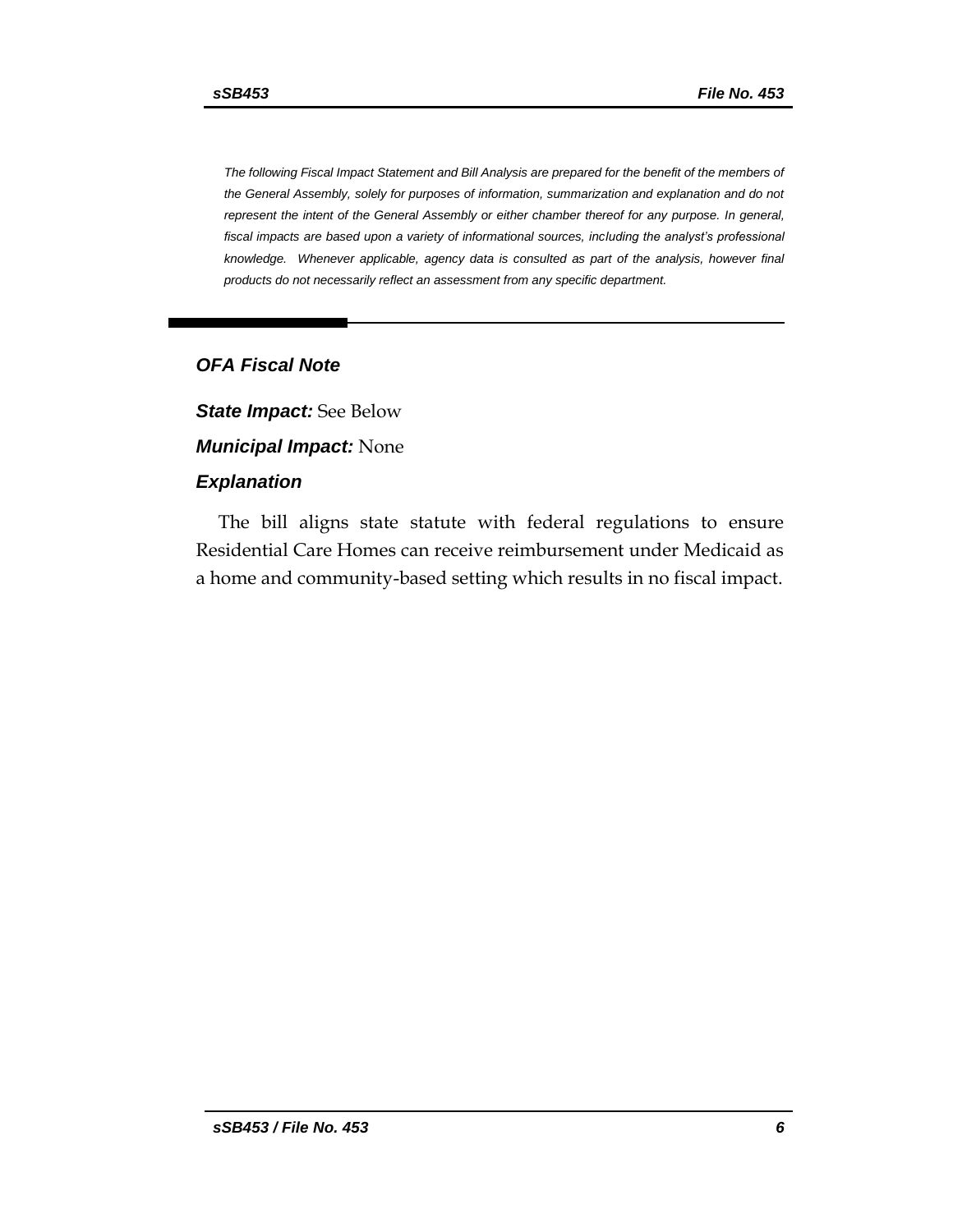#### **OLR Bill Analysis**

#### **SB 453**

## *AN ACT CONCERNING THE DEPARTMENT OF PUBLIC HEALTH'S RECOMMENDATIONS REGARDING TRANSFERS AND DISCHARGES OF RESIDENTIAL CARE HOME RESIDENTS.*

#### **SUMMARY**

This bill modifies requirements for the involuntary discharge of residential care home (RCH) residents to allow RCHs to qualify as Medicaid home- and community-based settings. Principally, it does the following:

- 1. requires the written discharge notice to include contact information for (a) the long-term care ombudsman for RCH residents and their legally liable residents and (b) Disability Rights Connecticut, Inc. for residents with mental illness or intellectual disability;
- 2. requires RCHs to provide residents with a discharge plan for alternate residency within seven days after issuing the discharge notice and, in the case of an appeal, submit it to the Department of Public Health (DPH) on or before the required hearing date;
- 3. requires DPH to make a determination on an RCH's request for an immediate, emergency transfer within 20 days after the required hearing (current law does not specify a deadline);
- 4. requires DPH to send a copy of the emergency discharge determination to the resident, the resident's legally liable representative, and the long-term care ombudsman;
- 5. requires DPH, if it determines an emergency discharge is not warranted, to proceed with a hearing under the regular involuntary discharge process; and
- 6. allows an RCH or a resident aggrieved by a DPH decision to